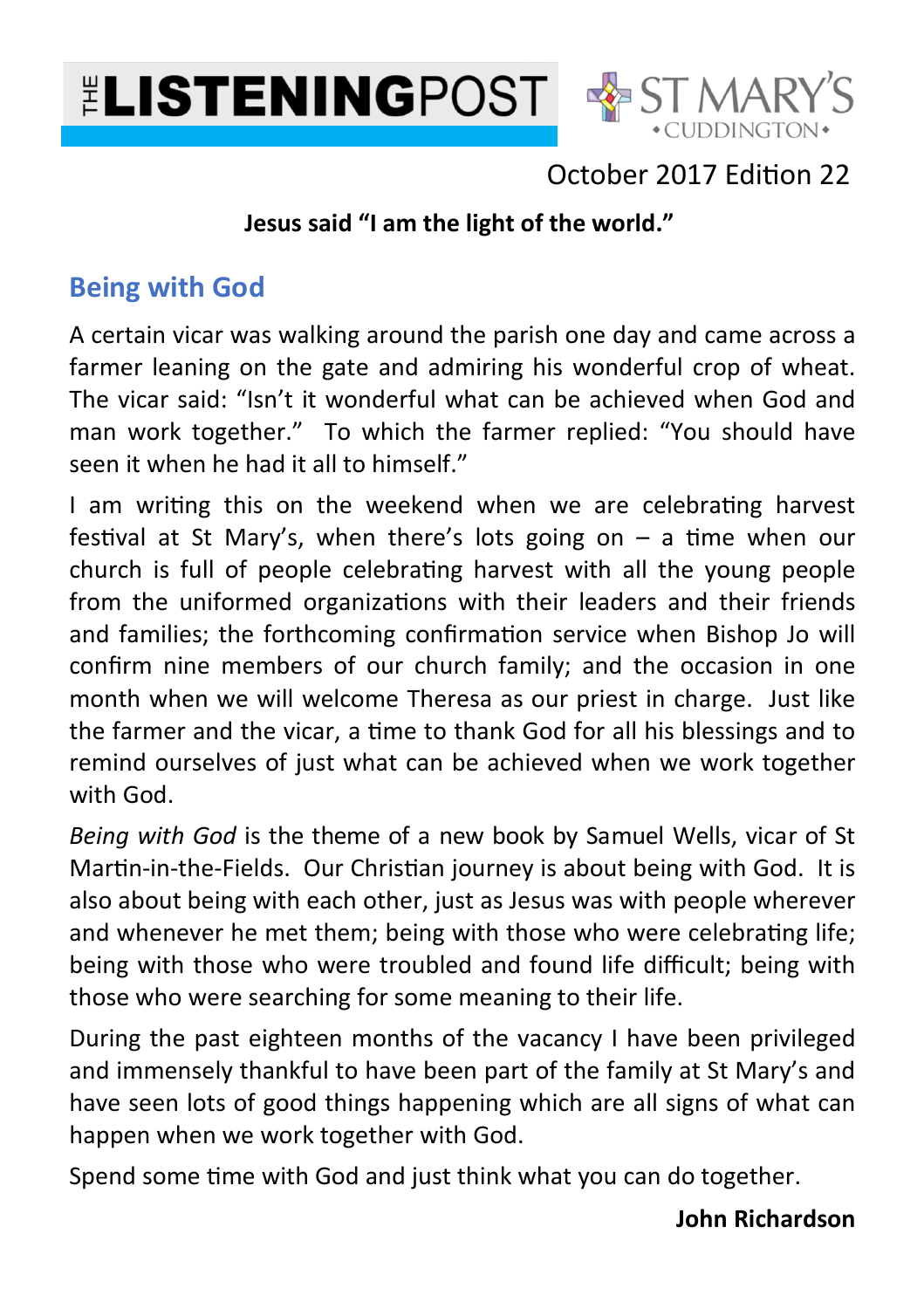# **We Will Remember Them**



While returning from a holiday in the Peak District Christine and I detoured to visit the National Memorial Arboretum at Alrewas near Lichfield in Staffordshire. It already contains over 50,000 trees chosen to match the 300 or so memorials that are spread around the site. Although the arboretum is part of the Roval British Legion there are memorials to civilian organisations as well.

It was officially opened to the public in May 2001 and from the start it was seen as a place of joy where the lives of people would be remembered by living trees that would grow and mature in a world at peace. Although many of the trees are still young, they are rapidly growing into a unique living tribute. Every year sees the dedication of new memorials and special events.

At the heart of the Arboretum is the Armed Forces Memorial, which is a tribute to over 16,000 service personnel who have lost their lives in conflict or as a result of terrorism since the end of the Second World War.



At 11 am on  $11<sup>th</sup>$  November each year the sun shines through two slits in the outer and inner walls of the memorial, casting a shaft of light across a wreath in the centre.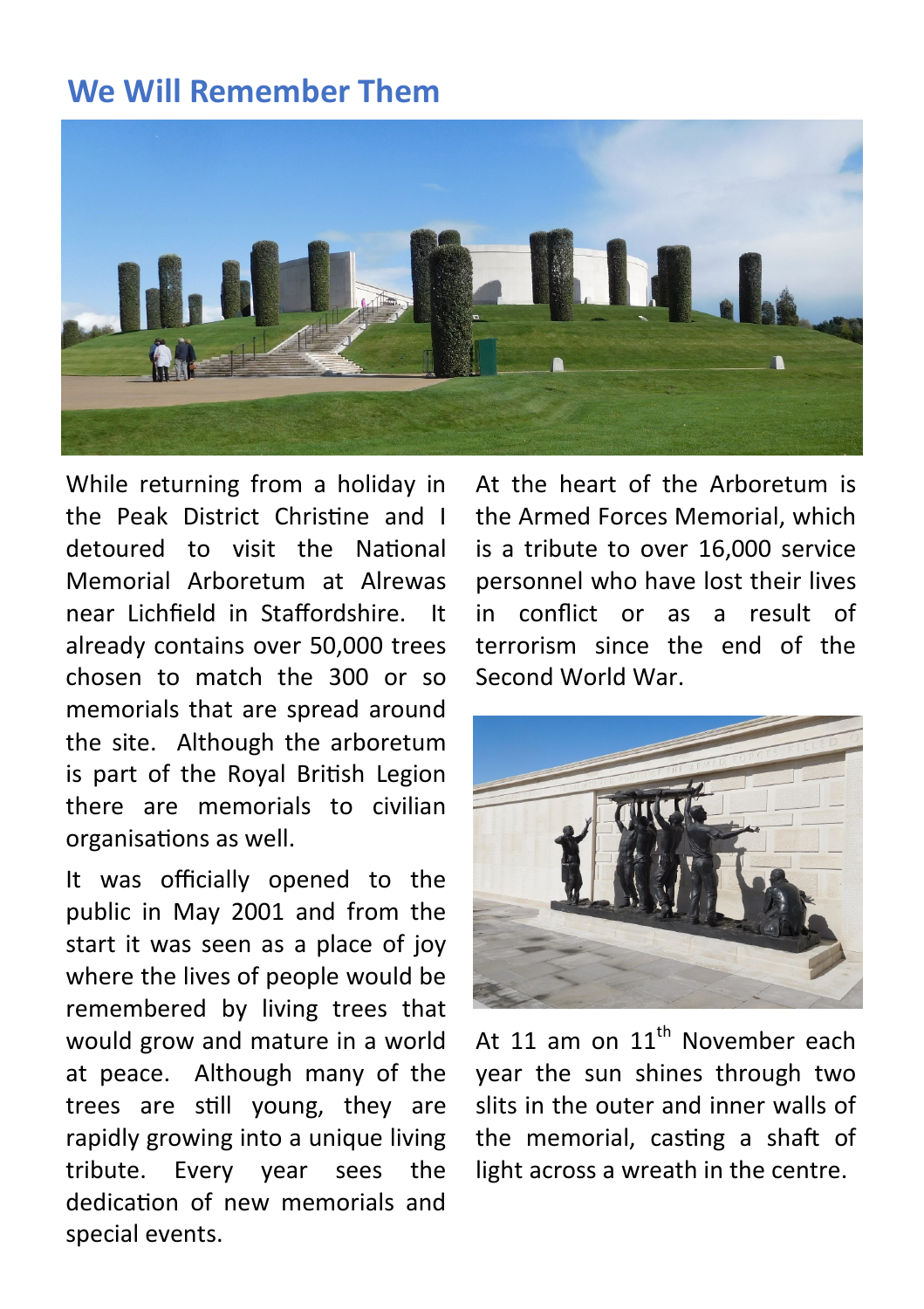I was particularly struck by the exhibion in the *Children of Far East Prisoners of War* (COFEPOW) hut where the full horrors of the imprisonment and internment of men, women and children by the Japanese are shown in pictures and interviews with survivors.

That was a salutary lesson in man's inhumanity to man that should never be forgotten, but the Arboretum also houses the Millennium Chapel of Peace and Forgiveness where, at 11am each day, an act of remembrance takes place.

While it will be many decades until the trees rival those at Winkworth,



it is well worth a visit already. The land train tour with its commentary was particularly worthwhile.

### **Rod Clarke**

### **Church Finances - September 2017**

It was about this time last year that I gave some details on how our finances were shaping up. Since then we have had the Annual Report detailing the outcome for 2016. Although the PCC receive a set of accounts monthly to monitor our financial position, I realise that the congregation generally may be interested in how we are doing more regularly than through the Annual Report. Consequently I will try to provide an update on a quarterly basis via The Listening Post.

To the end of September the General Fund has broken even (income is equal to expenditure). This is compared to a budgeted loss of just under £20,000 for the same period.

 There are a number of reasons for this better than expected outcome. Whereas costs are broadly on budget, income is £19,000 better than we expected.

 Of this, over £14,000 has resulted from additional planned giving (with one generous donor giving  $£10,000$ ). Gift day receipts to the end of September contributed £1,645 with a further £510 being received in October. By the end of September hall bookings were